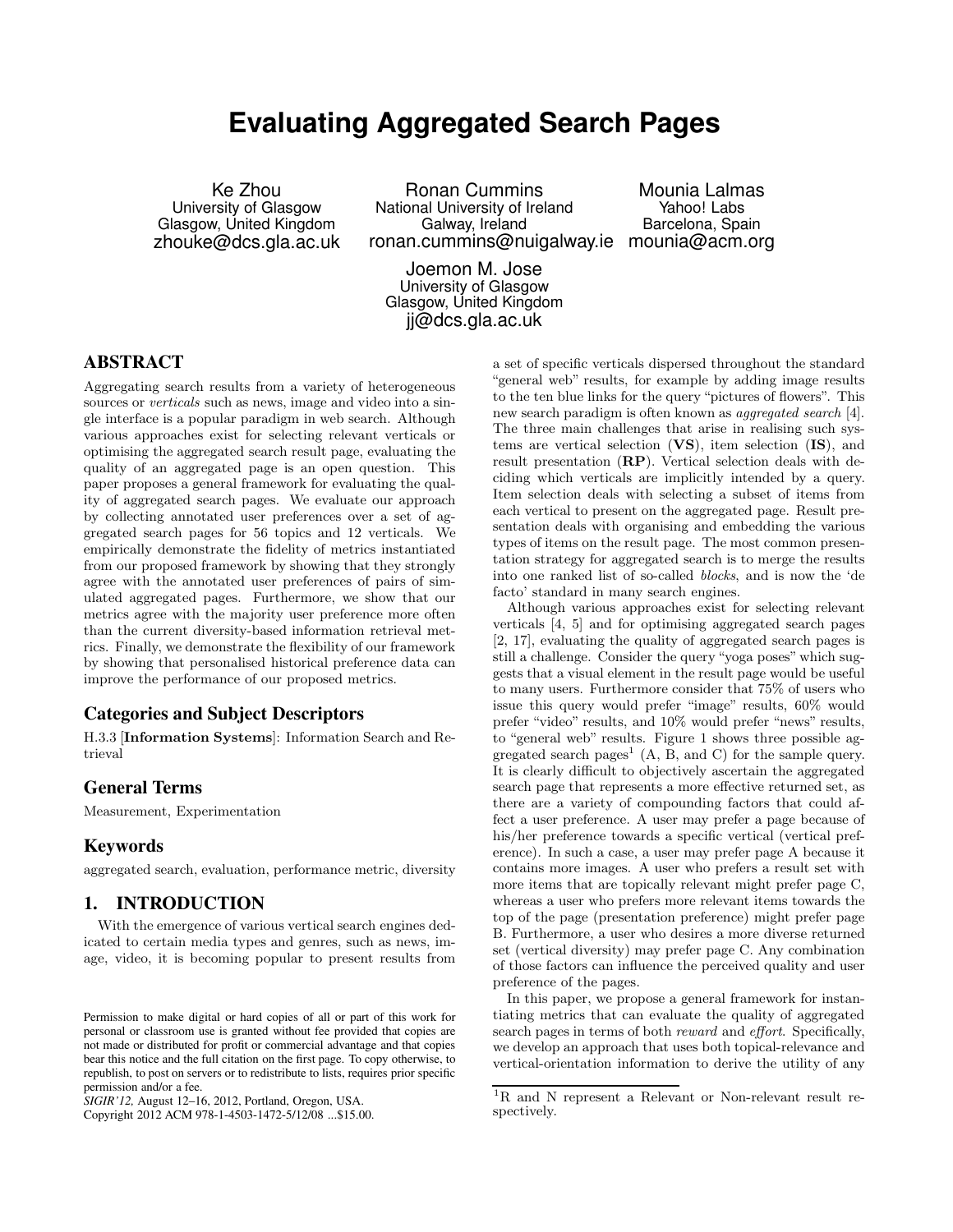

Figure 1: Three Examplar Aggregated Search Pages for the Query "yoga poses".

given aggregated search page. Our approach is flexible and takes into account any combination of items retrieved, any combination of verticals selected, and the positions of those results on the presented page.

This paper makes several contributions: (i) we propose a framework for the evaluation of aggregated search pages that capture both effort and reward in a formal way; (ii) we outline a novel approach for simulating aggregated search pages and collect a large set of user preferences over page pairs; (iii) we demonstrate the effectiveness of the metrics derived from our framework by comparing them with several existing IR metrics; and (iv) we show that our metrics can be personalised for each user and, therefore, can be further improved using training data.

Related work is reviewed in Section 2. In Section 3, we formally outline the problem of aggregated search evaluation and list the assumptions made in this work. In Section 4, we propose a general framework from which we derive a number of metrics. A method for collecting the page preferences of users is outlined in Section 5. Subsequently in Section 6, these are used to evaluate the performance of our metrics against baseline ones. We also show how the performance of our metrics can be improved using training data. Conclusions and future work are discussed in Section 7.

# 2. RELATED WORK

Various works evaluating one component of an aggregated search system in isolation exist. Vertical selection in aggregated search has been studied in [4, 5, 15, 26]. Much of this research aims to measure the quality of the set of selected verticals, compared with an annotated set obtained by collecting manual labels from assessors [4, 5, 26] or derived from user interaction data [15]. The annotation can be binary [4, 5] or graded [26]. The quality of a particular vertical selection approach is mostly evaluated with standard measures of precision and recall using the binary annotated set. Our work also evaluates this key component by utilising graded vertical-orientation information derived from a multi-assessor preferred vertical annotation set [26], as this allows for a more refined evaluation scheme.

Recent attempts to evaluate the utility of the whole aggregated search page [3, 17] consider the three key components of aggregated search (VS, IS, RP) together. Our work takes a similar holistic approach and proposes a general evaluation framework for measuring aggregated search page quality. For example, [17] evaluate the utility of a page based on a user engagement metric (CTR). This evaluation framework requires large-scale user interaction data, which may not always be available. In addition, it is not feasible to collect user interaction data for all possible page combinations. Others [6] evaluate the utility of the page by asking annotators to make assessments based on a number of criteria (e.g. relevance, diversity). Although this work is a comprehensive way to evaluate aggregated pages, it remains costly to gather assessments for all possible aggregated pages.

The most similar work [3] to ours collects preferences on block pairs from users and measures the page quality by calculating the distance between the page in question and the ideal (reference) page; the shorter the distance, the better the page. One advantage is that any possible combination of vertical blocks that form an aggregated page can be tested, from a block-oriented point of view (without regard to item selection). However, when the results retrieved for a vertical (block) change, the assessments previously gathered may not be reusable, as the preference will undoubtedly change accordingly. As our work follows the Cranfield paradigm, once the assessments (both item topical-relevance and verticalorientation) are gathered, it can be applied to evaluate any possible aggregated search page (any combination of vertical selection, item selection and result presentation). Therefore, our work leads to a more robust, inexpensive, and reusable approach for evaluating aggregated search pages.

Topical diversity is an important topic. Various diversityaware IR metrics have been proposed [8, 10, 18], capturing the importance of each subtopic, the degree to which an item represents the subtopic, and the topical-relevance of the item. Diversity-based metrics can promote returned sets that are both topically relevant and diverse. A simplistic way of adapting these metrics to aggregated search is to treat subtopics as verticals and subtopic importance as verticalorientation. In this way, all existing diversity-based IR metrics can be adapted to evaluate aggregated search. Although in principle suitable to evaluate aggregated search, diversitybased metrics are not appropriate for use with block-based pages where user behaviour is different; for instance user browsing behavior within a block containing images may be different to that within a block containing "general web" results. Furthermore, the various types of items (text, image, etc.) that need to be accounted for in an aggregated search scenario are not explicitly modelled in diversity-based met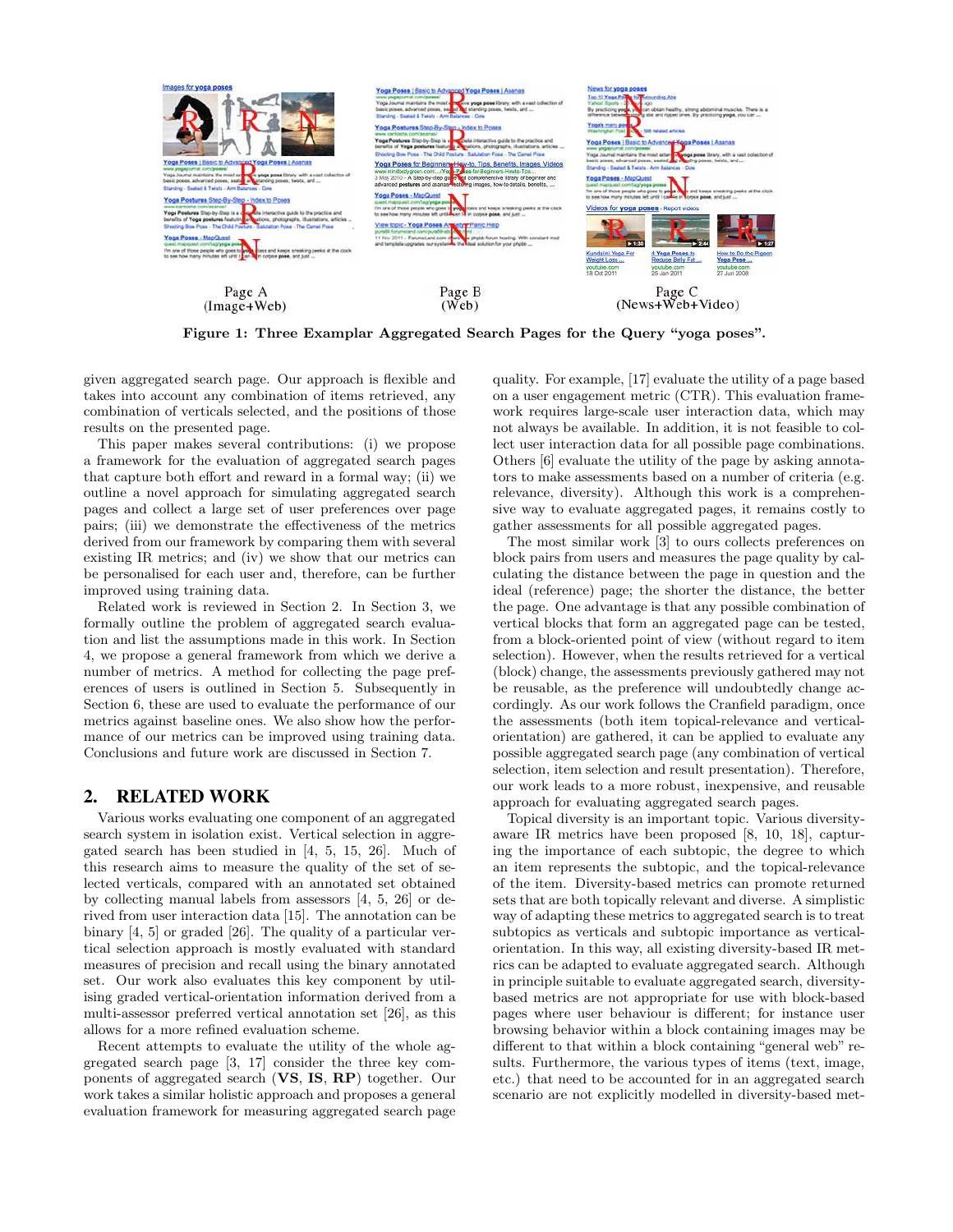rics. For example, the effort in reading a piece of text is greater than the effort in viewing a picture. Our framework is better adapted to the task of aggregated search, and models all key components simultaneously.

Others [20] have proposed an aggregated search metric that captures both vertical diversity and topical diversity. It can be noted that the framework developed in this paper can also be extended to incorporate topical diversity, but due to space limitations, we will leave this as future work.

### 3. PROBLEM FORMULATION

We introduce some formal notation and outline some of the main assumptions used throughout this work.

### 3.1 Aggregated Page Composition

An aggregated search page  $P$  is composed of a set of blocks  ${B_1, B_2, ... B_n}$ , where each block  $B_i$  consists of a set of items  ${I_{i1}, I_{i2}, ... I_{im}}.$  An item can be a "general web" page or a vertical result. Only snippets of each item appear on the aggregated search page. We make several assumptions<sup>2</sup> about the page  $P:$  (i) results are presented into blocks from top to bottom, and within each block, items are shown either from left to right (Image, Video) or from top to bottom (News, Recipe); (ii) each block  $B_i$  consists of items originating from only one vertical; (iii) only one block of each type is placed on a page (with the exception of "general web" blocks); and (iv) a block consists of one 'general web' item or  $k$  vertical items. This is different to previous work [3, 17] where vertical block could be embedded into only three positions of "general web" results (top of the page, middle of the page, bottom of the page). We relax this assumption and allow a vertical block to be slotted between any two "general web" blocks on the page.

### 3.2 Relevance and Orientation

Our objective is to develop metrics that measure the quality of any possible aggregated search page. The metrics must work regardless of the selected verticals, the items retrieved from each vertical, and where the vertical results are positioned on the page. To achieve this, we assume that the following two types of relevance assessments are available:

- The topical-relevance of each item, which is an assessment indicating whether a given item  $I_{ij}$  within block  $B_i$  is topically relevant to a topic  $q^3$ . This is denoted  $qrel(I_{ij} | q)$ .
- The user specific vertical-orientation [26], which is a value between zero and one indicating the fraction of users that prefer a page to contain items from the vertical  $V_i$  rather than "general web" results for a topic q. This is denoted *orient*( $V_i|W, q$ ).

The two relevance assessments are assumed to be made independently. The concept of vertical-orientation [26] reflects the perceived usefulness of a vertical from the user perspective prior to viewing vertical results and without regard to the quality of the vertical results. The vertical-orientation assessment is obtained by comparing each vertical in turn to

the reference "general web" vertical, by asking users whether items from this vertical are likely to improve the quality of a standard web page. Consequently, the vertical orientation of the Web  $(orient(W|W, q))$  is deemed to be 0.5, as we can imagine that a user would randomly select a page when presented with two similar "general web" pages. The topical-relevance assessment of each item contributes to the measurement of relevance for each retrieved result. This type of assessment can be made using similar pooling techniques [13] to those used in TREC.

With these two assessment types, we assume that a user obtain the highest reward by reading the most topically relevant item, originating from the most highly oriented vertical, first. With this assumption, only the vertical (or verticals) with a higher orientation than the "general web"  $(crient(V|W, q) > 0.5)$  should be presented on the aggregated search page; all other verticals should be suppressed.

### 3.3 User Interaction Behaviour

We make some assumptions about how users interact with an aggregated search page P:

- The user examines each page one block at a time. When the user reads page  $P$ , a block  $B_i$  on the page P has a certain probability of being examined. This probability denoted  $Exam(B_i)$  is estimated depending on the type of browsing model assumed.
- After the user decides to examine a block  $B_i$ , we assume a static user browsing behavior within the block; the user reads all the items  $I_{i1}$  to  $I_{im}$  within that block.

Given that our metrics are based on average user and that there is usually only a limited number of items per block, this simple within block user browsing model is appropriate.

# 4. EVALUATION FRAMEWORK

We aim to develop metrics that evaluate an aggregated search page similarly to how a user might. Given two pages  $P_1$  and  $P_2$ , we wish to measure their effectiveness in satisfying a user information need using a utility function  $Util(P)$ . If a user prefers  $P_1$  over  $P_2$  for a given query, the utility measure should lead to  $Util(P_1) > Util(P_2)$ .

Following  $[11]$ , the utility of a page is determined by reward and effort. A page with a high utility should satisfy the average user information need with relatively little effort. We define the utility metric  $Util(P)$  of the page P based on all blocks  ${B_1, B_2,...B_n}$  on the page. When a user reads page  $P$ , a block  $B_i$  on the page  $P$  has a certain probability  $Exam(B_i)$  of being examined. This probability might depend on the position of the block presented, the snippet type of the items (image, text) within the block, or the satisfaction level after reading previous blocks  $B_1$  to  $B_{i-1}$ . The probability  $Exam(B_i)$  can be estimated depending on the type of browsing model assumed.

After the user decides to read block  $B_i$ , he/she will be rewarded with some gain  $G(B_i)$  coming from reading all the items  $I_{i1}$  to  $I_{im}$  within that block. Here we assume that the topical-relevance of the item snippet is a good indication of the relevance of the item itself. Therefore, by reading all the items within the block  $B_i$ , the user will also have spent some effort  $E(B_i)$  in reading this block. Therefore, based on our assumptions, we define the utility of the page  $Util(P)$  as

<sup>2</sup>These assumptions are made in accordance with existing aggregated search systems.

<sup>&</sup>lt;sup>3</sup>In this work, we assume that topical-relevance assessments are binary.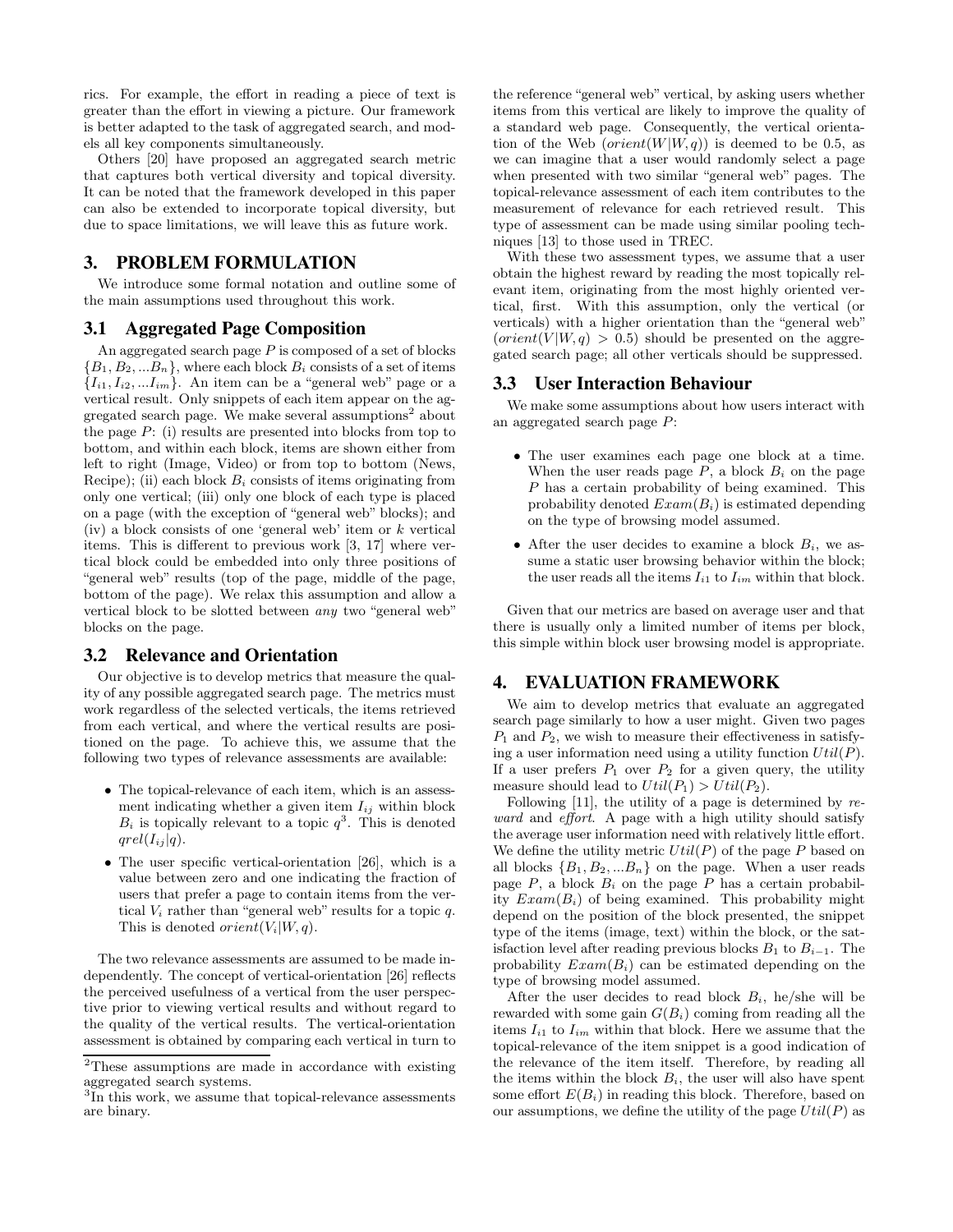the expected gain of reading a page divided by the expected effort spent:

$$
Util(P) = \frac{\sum_{i=1}^{|P|} Exam(B_i) \cdot G(B_i)}{\sum_{j=1}^{|P|} Exam(B_j) \cdot E(B_j)}
$$
(1)

where  $|P|$  is the number of blocks on page P. To ensure suitable normalisation over a set of queries, we define a normalized utility score  $nUtil(P)$ , similar to  $nDCG$  [12]. We normalise the score of the utility of page  $P$  by that of the ideal page  $P_{ideal}$ :

$$
nUtil(P) = \frac{Util(P)}{Util(P_{ideal})}
$$
 (2)

Until now, we have defined a general evaluation framework for any aggregated search page that considers both reward and effort simultaneously. Consequently, for two pages  $P_1$  and  $P_2$ , we can say  $P_1$  is better than the other when  $nUtil(P_1) > nUtil(P_2)$ . In the following sections, we instantiate the gain  $G(B_i)$ , the effort  $E(B_i)$ , and the examination probability  $Exam(B_i)$  of the blocks. We then outline how to normalise the  $Util(P)$  metrics by constructing an ideal page. Finally, we incorporate a simple personalisation parameter that captures the degree to which a user prefers vertical diversity on an aggregate search page.

### 4.1 Gain of Reading a Block

Given a block  $B_i$  containing a set of items  $(I_{i1}, I_{i2}, ...$  $I_{im}$ ) originating from vertical  $V_j$ , we would expect that if the vertical is highly oriented given the query, the user will achieve a higher gain. We denote this block orientation as Orient, which is related to the task of vertical selection. Furthermore, we would expect that the more topically relevant items a block contains, the higher the gain for the user. We denote the topical-relevance of the block as Topic. Before combining these two factors, we define the gain relating to the vertical-orientation of the block  $B_i$ :

$$
Orient(B_i, \alpha) = g(orient(V_j|W, q), \alpha)
$$
\n(3)

where  $orient(V_j|W, q)$  is a value between 0 and 1. The function  $g()$  is used so that the relative gain of the vertical can be altered using a tuning parameter  $\alpha$ . The  $orient(V_i|W, q)$ value is defined as the fraction of users that would prefer the vertical  $V_j$  to be added to the "general web" results W. As the "general web" is the pivot to which verticals are added, if  $orient(V_i|W, q) > 0.5$ , then adding the vertical should be rewarded. If  $orient(V_i | W, q) < 0.5$ , the gain of the block should be less than the "general web" results (i.e. 0.5). Therefore, we use a pivot at the 0.5 value through which  $q()$ must pass. The following function satisfies these criteria:

$$
g(x,\alpha) = \frac{1}{1 + \alpha^{-\log_{10}(x/(1-x))}}
$$
(4)

A graph of the function  $g(x, \alpha)$  is shown in Figure 2. This function controls how much the gain increases as the verticalorientation level increases. When  $\alpha$  is small  $(1 < \alpha < 10)$ , we obtain a more steep curve; highly oriented verticals are more rewarded, and conversely, low orientated verticals are more penalised. When  $\alpha$  equals to 10, the reward is exactly the same as the vertical orientation *orient*( $V_i | W, q$ ).

Now we define the gain relating to topical-relevance of the



Figure 2: Function  $g()$  for Controlling Reward on Orientation with Various Parameter  $\alpha$ .

items within  $B_i$ :

$$
Topic(B_i) = \sum_{k=1}^{|B_i|} qrel(I_{ik}|q)
$$
\n<sup>(5)</sup>

 $|B_i|$  is the number of items within block  $B_i$  and  $qrel(I_{ik}|q)$ is the binary relevance assessment of the item  $I_{ik}$ . In short, we use the sum of the binary relevance judgments of the items as the topical-relevance gain of all the items within the block  $B_i$ .

Now that we have defined the gain of a block in terms of both vertical-orientation and topical-relevance, we combine these in a suitable manner. Specifically, we combine the gain based on the above two criteria:

$$
G(B_i) = Orient(B_i, \alpha) \cdot Topic(B_i)
$$
\n(6)

where  $\alpha$  is the tuning parameter as described above. We combine these two factors in an independent manner as both vertical-orientation and topical-relevance are related to the quality of the block. Either a low oriented block (low  $Orient(Bi))$  or a topically irrelevant item (low  $Topic(Bi)$ ) would result in an unsatisfied user.

#### 4.2 Effort of Reading a Block

We now consider the effort  $E(B_i)$  spent in examining a block  $B_i$ . Based on the assumed block-based user browsing behavior, the effort of examining a block is defined as the accumulative effort of reading all the items within it:

$$
E(B_i) = \sum_{k=1}^{|B_i|} E(I_{ik})
$$
\n(7)

where  $|B_i|$  is the number of items within block  $B_i$ ,  $E(I_{ik})$  is the effort spent in reading the item  $I_{ik}$ .

Several factors may affect the effort spent in examining an item  $E(I_{ik})$ : the media type of the snippet (text, image) or the size of the snippet (text length). We assume that there are only three categories of item snippet ("image", "text" and "video"). Furthermore, we assume that "image", "text" and "video" have a standard size. Based on [23], the time taken to assess the relevance of an image is estimated 2.34 seconds, while the time taken to assess a text snippet is 7.02 seconds. We extrapolate that a video takes twice as much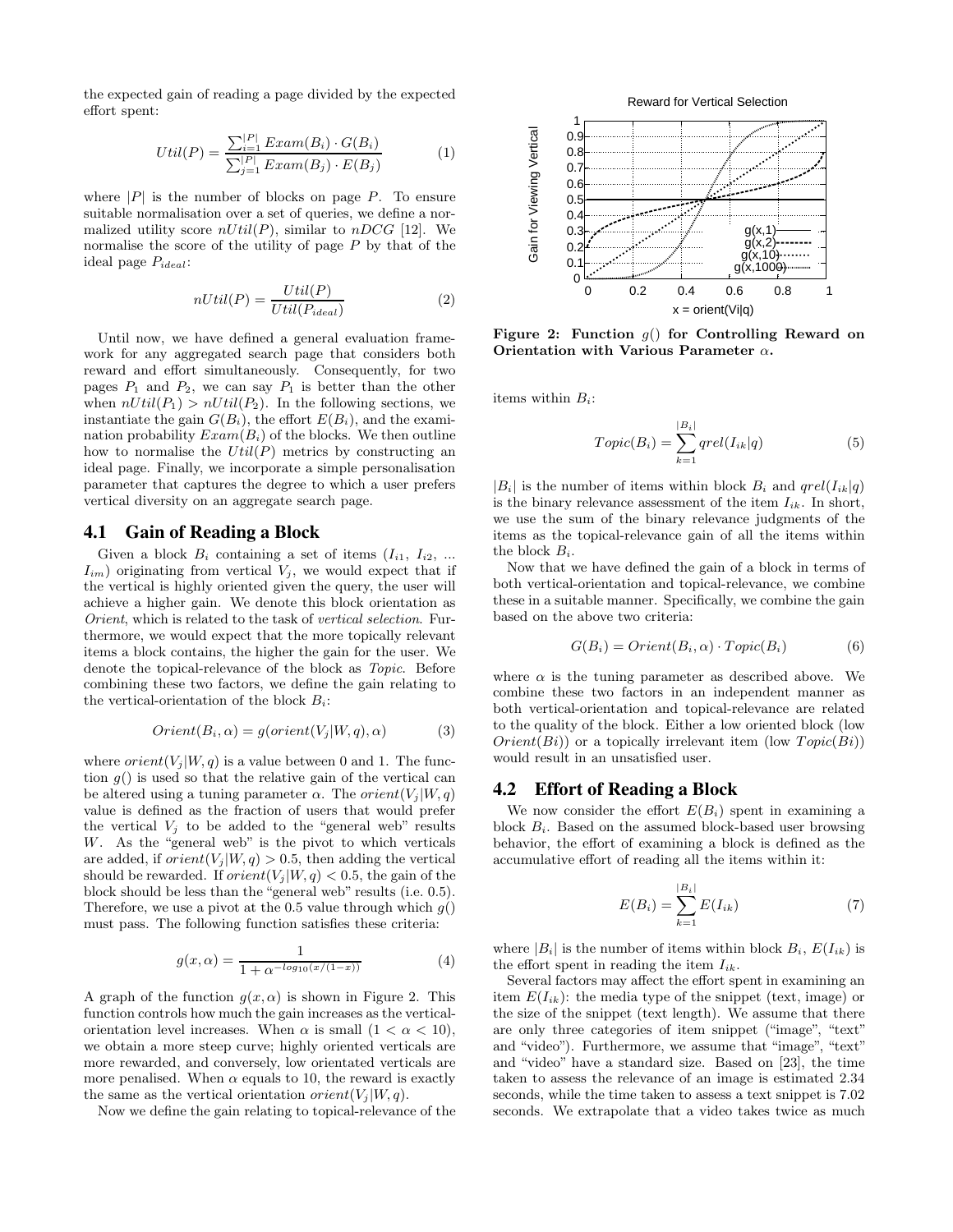Table 1: Effort of Reading each Category.

| Snippet Category "image" "text" "video" |  |  |
|-----------------------------------------|--|--|
| $\rm Effort$                            |  |  |

time to assess as a text<sup>4</sup> (14 seconds). Therefore, the relative effort taken to examine each snippet type is shown in Table 1 and is used as the unit of effort. These settings are not optimal and have been chosen heuristically after a review of the literature. Identifying more optimal settings is outside the scope of this work.

### 4.3 Examination Probability for a Block

We concentrate on defining the user browsing model for examining a block  $Exam(B_i)$  on a page. Several models exist [8, 9, 16] that aim to predict the probability with which a user will examine an item. Position models [16] use only the position of the item in a result set. The cascade model [8] uses the relevance of the items previously examined, the intuition being that a sufficiently satisfied user will not continue to examine extra items. Motivated by the fact that users tend to be attracted by vertical results and the visual attention on them will increase the examination probability of other nearby web results, the attention model [9] aims to capture the visual attractiveness of the page. We do not propose a new user browsing model for aggregated search. Rather, we adopt these different models and incorporate them into our framework, namely the position examination models DCG [12] and RBP [16], the cascade model ERR [8], and the attention model ATT [9].

To adapt ERR to block examination, we assume that the satisfaction of viewing previous blocks is defined as the average gain of viewing each item within the block. For ATT,  $\beta_{dist}$  is the distance between the item under consideration and the closest vertical that has the attention bias (image and video). As we do not have access to query logs to accurately estimate the attention bias parameter  $\zeta$ , instead of assuming that  $\zeta$  is a position-specific parameter, we assume that  $\zeta$  is a global variable that is constant for all positions. In addition, there will be attention-bias only when results from image or video verticals are presented on the page. The standard  $\zeta$  is obtained by exploring the optimal setting in a development set.

### 4.4 Normalisation Using the Ideal Page

A summary of the non-normalised utility metrics that can be instantiated in our framework are listed in Table 2. We have a suite of metrics that reward pages that contain highly oriented verticals, contain topically-relevant items, promote topically-relevant blocks earlier on the page, for less effort. The utility metrics must be normalised by the ideal aggregated page. To obtain the latter, we require a brute-force approach that calculates the metric score for all pages, and then selects the page with the maximal score as the ideal page  $(arg\_max(Util(P))\forall P)$ . This approach is not viable, given the number of possible combinations of various components of aggregated search. Therefore, we use a greedy algorithm to select a subset of aggregated pages from all the pages that exist, and only select the optimal page from this set. The idea is to use a simple metric for each component, and only select the pages that perform optimally for all those components. This is described in Section 5.2, where the simulation of aggregated page pairs is discussed.

# 4.5 Personalised Utility Metrics

Previous research [26] has shown that different users have different preferences with regard to the type of vertical. A vertical with low orientation to a query for the average user may still be beneficial to users that prefer a very diverse information space. Therefore, we define a personalised vertical diversity preference factor to capture this scenario. We achieve this by linearly combining the normalised utility of the page with the vertical recall. This introduces a personalised preference parameter  $\lambda_i$ :

$$
I_Util(P, \lambda_i) = (1 - \lambda_i) \cdot nUtil(P) + \lambda_i \cdot vRecall(P) \quad (8)
$$

where  $\lambda_i$  is a parameter between 0 and 1 for user i, and controls the trade-off between vertical diversity and the quality of the aggregated search page.  $vRecall(P)$  represents the fraction of all verticals that are presented on page P. The larger  $\lambda_i$  is, the more the user prefers a page with items originating from different verticals (high vertical diversity).

# 5. COLLECTING PAIRWISE PREFERENCE ASSESSMENTS

To validate the fidelity of our metrics (how they agree with actual user preferences of aggregated search pages), we collected a set of pairwise preference assessments over aggregated page pairs. We first present the data and material used for this purpose. We then simulate a set of aggregated search pages that vary in different levels of quality for each topic. Afterwards, we select a set of page pairs (two simulated pages) for each topic. Finally, we collect preference assessments for the page pairs for all topics. We outline some statistics and analysis of the assessments gathered.

# 5.1 Data

We use an aggregated search test collection [25] created by reusing the existing web collection ClueWeb09. This test collection consists of a number of verticals (listed in Table 3), each populated by items of that vertical type, a set of topics (320) expressing information needs relating to one or more verticals, and assessments indicating the topical-relevance of the items and the perceived user-oriented usefulness of their associated verticals to each of the topics. The verticals are created either by classifying items in the web collections into different genres (e.g. Blog, News) or by adding items from other multimedia collection (e.g. Image, Video). The topics and topical-relevance assessments of items that vary in genres are obtained by reusing assessments developed in TREC evaluation tasks (TREC Web Track and Million-Query Track). The vertical-orientation information of each topic [26] is obtained by only providing the vertical names (with a description of their characteristics) and asking a set of assessors to make pairwise preference assessments, comparing each vertical in turn to the reference "general web" vertical ("is adding results from this vertical likely to improve the quality of the ten blue links?").

We select a subset of topics from which to collect assessments. We ensure that this subset of topics still conforms to the real-world distribution of aggregated search covering a wide range of needs with different highly oriented verticals. Therefore, we selected 56 topics detailed in Table 4.

<sup>4</sup>We assume that users need to open and view the video item to assess its topical-relevance.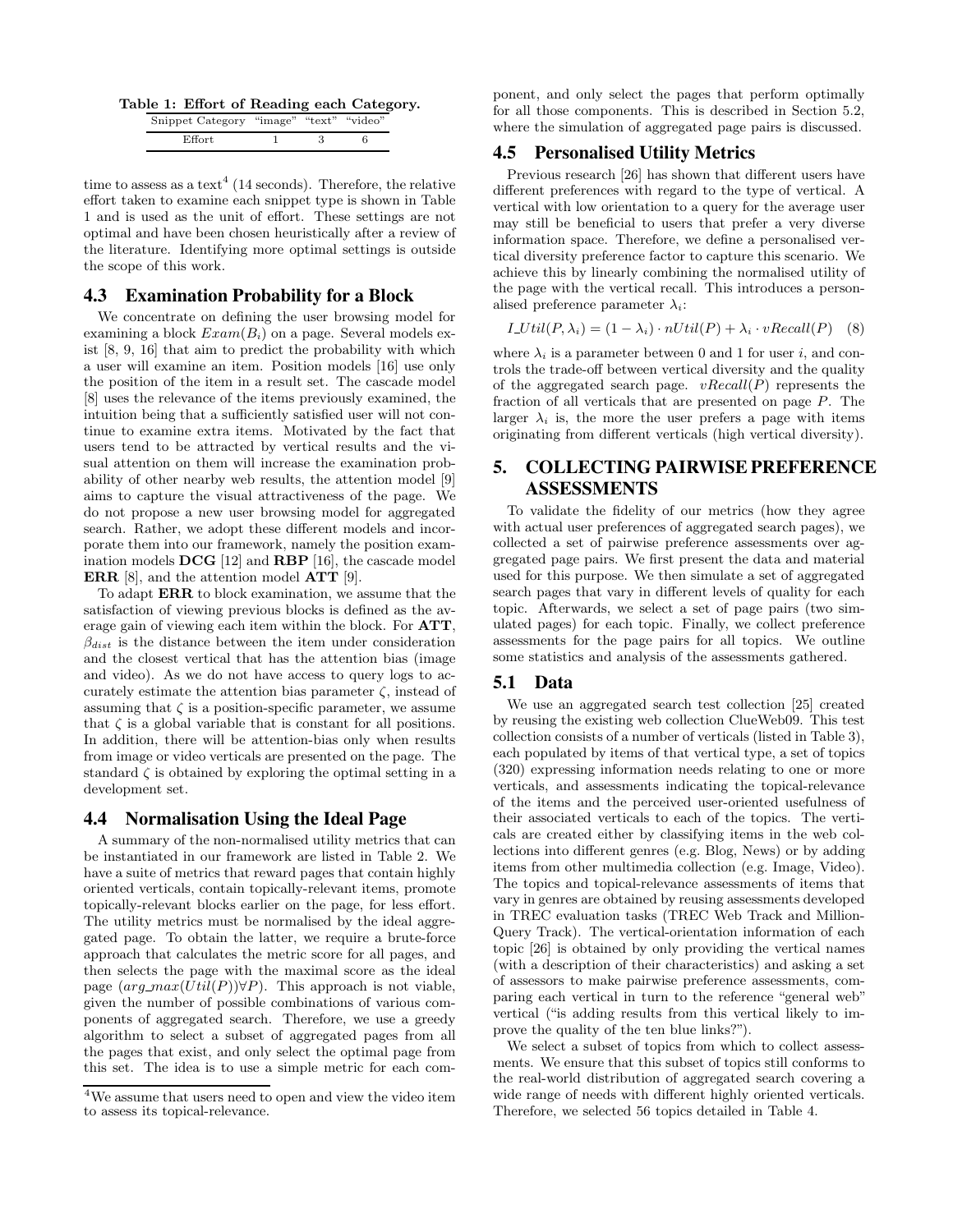Table 2: Summarisation of Utility Metrics for Aggregated Search.

| Metric     | Examination Model $Exam(k)$                                                         | Parameter         | Utility                                                                                         |
|------------|-------------------------------------------------------------------------------------|-------------------|-------------------------------------------------------------------------------------------------|
| $AS_{DCG}$ | $log(k+1)$                                                                          | $\alpha$          |                                                                                                 |
| $AS_{RBP}$ | $\beta^{k-1}$                                                                       | $\alpha, \ \beta$ | $Util(P) = \frac{\sum_{i=1}^{ P } G(B_i) \cdot Exam(i)}{\sum_{j=1}^{ P } E(B_j) \cdot Exam(j)}$ |
| $AS_{ERR}$ | $\prod_{j=1}^{k-1} (1 - \frac{G(B_j)}{ B_j })$                                      | $\alpha$          |                                                                                                 |
|            | $AS_{ATT}$ $[(1-\frac{1}{log(k+1)})\cdot\beta_{dist}+\frac{1}{log(k+1)}]\cdot\zeta$ | $\alpha, \zeta$   |                                                                                                 |

Table 4: Distribution of Number of Selected Topics Assigned to Various Highly Oriented Verticals.<br>Verticals Image Video Becipe News Book Blog Ans Shop Disc Schol Wiki Web. Total Orys Total Qrys

| $\it Verticals$ | lmage | Video | Recipe News | Book | Blog | Ans | Shop | Disc | Schol | Wiki | Web-<br>only | Total Orys |
|-----------------|-------|-------|-------------|------|------|-----|------|------|-------|------|--------------|------------|
| Topic Num       |       |       |             |      |      |     |      |      |       |      |              | 56         |
|                 |       |       |             |      |      |     |      |      |       |      |              |            |

Table 3: Verticals Used in this Paper.

| Vertical       | Document                  | Type               |
|----------------|---------------------------|--------------------|
| Image          | online images             | $medi\overline{a}$ |
| Video          | online videos             |                    |
| Recipe         | recipe page               | genre              |
| <b>News</b>    | news articles             |                    |
| <b>Books</b>   | book review page          |                    |
| Blog           | blog articles             |                    |
| Answer         | answers to questions      |                    |
| Shopping       | product shopping page     |                    |
| Discussion     | discussion thread from    |                    |
|                | forums                    |                    |
| Scholar        | research technical report |                    |
| Reference/Wiki | encyclopedic entries      |                    |
| General web    | standard web pages        |                    |

### 5.2 Simulating Aggregated Search Pages

For each topic, we simulate a set of aggregated search pages. As indicated in Section 3, we assume that a page consists of ten "general web" blocks (one "general web" page is a block) and up to three vertical blocks dispersed throughout those ten blocks (where each vertical block consists of a fixed number of three items). Recall that there are three key components of an aggregated search system that can be varied: (i) Vertical Selection (VS); (ii) Item Selection (IS); and (iii) Result Presentation  $(RP)$ . We generate pages by simulating an aggregated search system in which the three components vary in quality.

The assessments for vertical-orientation were created by gathering annotations across several users. For the process of varying  $VS$ , for a given vertical  $V_i$  and query q, we consider the vertical to have a high vertical orientation if  $orient(V_i|W, q)$  is greater than 0.75<sup>5</sup>. We simulate four different vertical selection strategies, namely Perfect, ReDDE, CORI, Bad. Perfect selects all the highly oriented verticals, while *Bad* randomly selects the maximum number (three) of lowly oriented verticals. ReDDE and CORI rank the verticals according to the ReDDE [21] and CORI [7] resource selection approaches, and select the top K ranked verticals.

For IS we simulate three potentially different levels of relevance. These are Perfect, BM25, and TF. Perfect selects all items in the vertical that are topically relevant. BM25 and TF select the top three ranked items from the rankings provided by the BM25 and a simple TF (term frequency) weighting respectively, with the PageRank score as a prior for both BM25 and TF.

For RP, we simulate three different result presentation approaches: Perfect, Random and Bad. Perfect places the vertical blocks on the page so that gain could potentially be maximised, i.e. all the relevant items are placed before nonrelevant items. However, if these items are part of a vertical, we position the highest orientated vertical first. Random randomly disperses the vertical blocks on the page while maintaining the position of the "general web" blocks. Bad reverses the perfectly presented page.

By varying the quality of each of the three key components, we can vary the quality of the result pages created by an aggregated search system in a more controlled way. For each topic, we can create 36  $(4 \times 3 \times 3)$  pages<sup>6</sup>. In addition, the snippet of each item is automatically generated by the Lemur Toolkit and the presentation style conforms with typical search page presentation (presenting the vertical name in front of vertical results). Using this approach we can create a near ideal aggregated page for a query by using Perfect VS, Perfect IS, and Perfect RP. This is a greedy approach to the problem and is used as our method of normalisation for  $nUtil$ .

# 5.3 Constructing and Selecting Page Pairs

We now describe the selection of page pairs so that they can be presented to a user for judgment. One way to achieve this is to randomly sample two aggregated search pages, and collect a sufficient set of user preference judgments. However, following [3], we attempt a broad categorisation of the aggregated search pages into "bins" according to page quality, i.e. H (High), M (Middle) and L (Low). We can then provide a more in depth analysis of the performance of the metrics over different regions of the page space.

Although we do not know the quality of all the pages, we can roughly estimate the page quality using the quality of

 $^{5}\mathrm{We}$  select the threshold as 0.75 as 75% assessors majority preference is a suitable percentage whereby the assessments are neither too noisy (50%) or stringent (100%). Furthermore, it creates a vertical intent distribution across the topics that realistically conforms to the real-world [4].

<sup>6</sup>Certain combinations of VS, IS, and RP do not create unique simulated pages.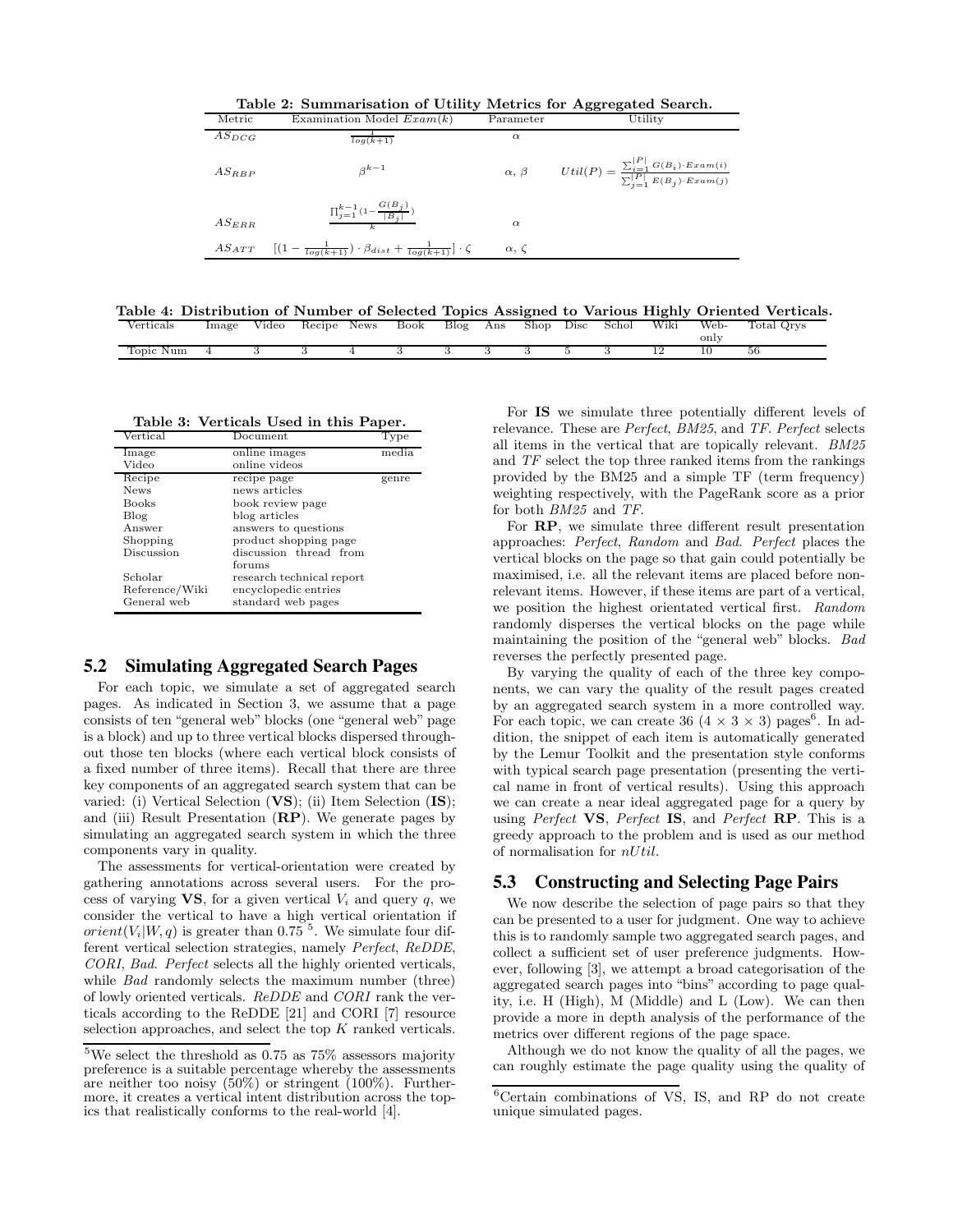the components that created the page. We estimate this by assuming that the three components contribute equal importance to the quality of the page. We then evaluate each component respectively using a suitable metric. The quality score of the page is determined by linearly combining the metric score for each component. This is a coarse approach of determining the quality of the page. We use the F-measure (VS), Mean Precision (IS), and Kendall-tau correlation (RP). We then rank all the pages according to the three linearly combined metrics and evenly categorise the pages in the ranking into "H", "M" and "L" bin respectively.

We now have a method of comprehensively analysing how various metrics perform over the whole page space by selecting pages from these pre-assigned bins. Specifically, we have six bin pairs, H-H, H-M, H-L, M-M, M-L, L-L, which uniformly represent all the entire page space for the queries (albeit in coarse intervals). For each pair of bins, we randomly select 8 page pairs from it. Consequently, we select in total 48  $(6 \times 8)$  page pairs for each topic.

# 5.4 Collecting Pairwise Preference Assessments

Our preference assessment data is collected over the Amazon Mechanical Turk crowd-sourcing platform, where each worker was compensated \$0.01 for each assessment made. A page pair was presented with the topic (title and description) shown in the upper position of the assessment page. This was followed by a pair of aggregated pages shown sideby-side. The assessor was provided with three options when making the assessments: "left page is better", "right page is better" and "both are bad". The latter option captures the scenario where a user is confused due to the poor page quality<sup>7</sup>. For each page pair, we collect four assessments (from four different assessors). The total number of assessments made during this preference collection process was 10752 (56  $\times$  48  $\times$  4). Following [19], a quality control was ensured by including 500 "trap" HITs. Each "trap" HIT consists of a triplet  $(q, i, j)$  where either page i or j was taken from a query other than q. We interpreted an assessor preferring the set of extraneous results as evidence of malicious or careless assessments and assessors who failed more than two trap HITs were discarded.

## 5.5 Analysis of Assessments

Of the 203 assessors who contributed HITs, 39 had their assessments removed from the assessment pool due to failing more than 2 trap HITs. For the remaining 164/203, participation followed a power law distribution where about 12%  $(20/164)$  of the assessors completed about  $60\%$   $(6522/10752)$ of our HITs. We also found out that assessors rarely select the "both are bad" options provided as only 7% (684/10752) of the assessments are of this option.

We want to answer the following question: **RQ1** Do users agree with each other when assessing aggregated search pairs? Therefore, we measured annotator agreement of preferences of aggregated page pairs using Fleiss' Kappa [24] (denoted by  $K_F$ ), which corrects for agreement due to chance. Fleiss' Kappa is convenient because it ignores the identity of the assessor-pair, and is designed to measure agreement over instances labeled by different (even disjoint) sets of assessors. The results are shown in Table 5.

Table 5: Statistics of User Preference Assessment Agreement over Various Quality Bins.

|        |      |      | $\cdot$         |
|--------|------|------|-----------------|
| bins   |      |      | Kappa agreement |
| all    | 2231 | 8051 | 0.241           |
| H-H    | 347  | 1396 | 0.238           |
| $H-M$  | 427  | 1354 | 0.283           |
| $H-I.$ | 461  | 1318 | 0.317           |
| $M-M$  | 287  | 1424 | 0.192           |
| $M-I$  | 394  | 1327 | 0.261           |
| L-L    | 315  | 1332 | 0.210           |
|        |      |      |                 |

We observe that assessor agreement on presentation-pairs was  $K_F = 0.241$ , which is considered *fair* agreement [24]. This result is similar to previous research [3, 26], which reaffirm that evaluating aggregated search is not an easy task, and that various users have their own assumptions about what a good page is. Of all 10752 aggregated page-pairs, 8051 (74.8%) had a majority preference of at least 3/4 and only 2231 (20.7%) had a perfect 4/4 majority preference. It is perhaps not surprising that assessor agreement is not high as agreement on page-pairs requires that assessors make similar assumptions about the cost of different types of errors. Furthermore, the low inter-assessor agreement may be explained by the fact that users make different assumptions regarding the importance of each aggregated search component (VS, IS, RP). Alternatively, it may be that assessors have a hard time distinguishing between good presentations. Following previous research [3], given this low level of inter-assessor agreement, rather than focusing on the metrics agreement with each individual preference, we focus on their agreement with the majority preference (3/4 or greater, and 4/4) in the evaluation.

# 6. EVALUATION

We investigate the fidelity<sup>8</sup>  $[22]$  of the proposed metrics. We leave an investigation on the reliability of the metric (discriminative power [18]) for future work. We aim to answer the following questions:

- 1. RQ2 With standard parameter settings, are the standard diversity metrics suitable for aggregated search, and do our proposed metrics accurately predict user preferences for aggregated search pages?
- 2. RQ3 Can we learn personalised parameters from historical data and, subsequently, provide a higher agreement with the user preferences?

To demonstrate the fidelity of our four metrics  $(AS_{DCG},$  $AS_{RBP}$ ,  $AS_{ERR}$  and  $AS_{ATT}$ , we compare them with existing IR metrics. We utilise both user-oriented IR metrics capturing topical-relevance  $(nDCG$  [12],  $P@10$ ), and diversityaware metrics  $(\alpha \cdot nDCG$  [10],  $D \cdot nDCG$  [18],  $D \neq nDCG$ [18],  $IA-nDCG$  [1]) which we adapt to incorporate vertical diversity. We select the latter as they are the most prevalent user-oriented IR metrics. Their adaptation is as follows: (i) we replace subtopic importance with  $orient(V|W, q)$ ; (ii) we substitute the user model for ranks to the one that applies to blocks; and finally (iii) we normalise according to the ideal aggregated search page.

<sup>7</sup>The option "Both are good" is not included because this information can be potentially obtained by investigating interassessor agreement for definite preferences.

<sup>8</sup>The extent to which an evaluation metric measures what it is intended to measure.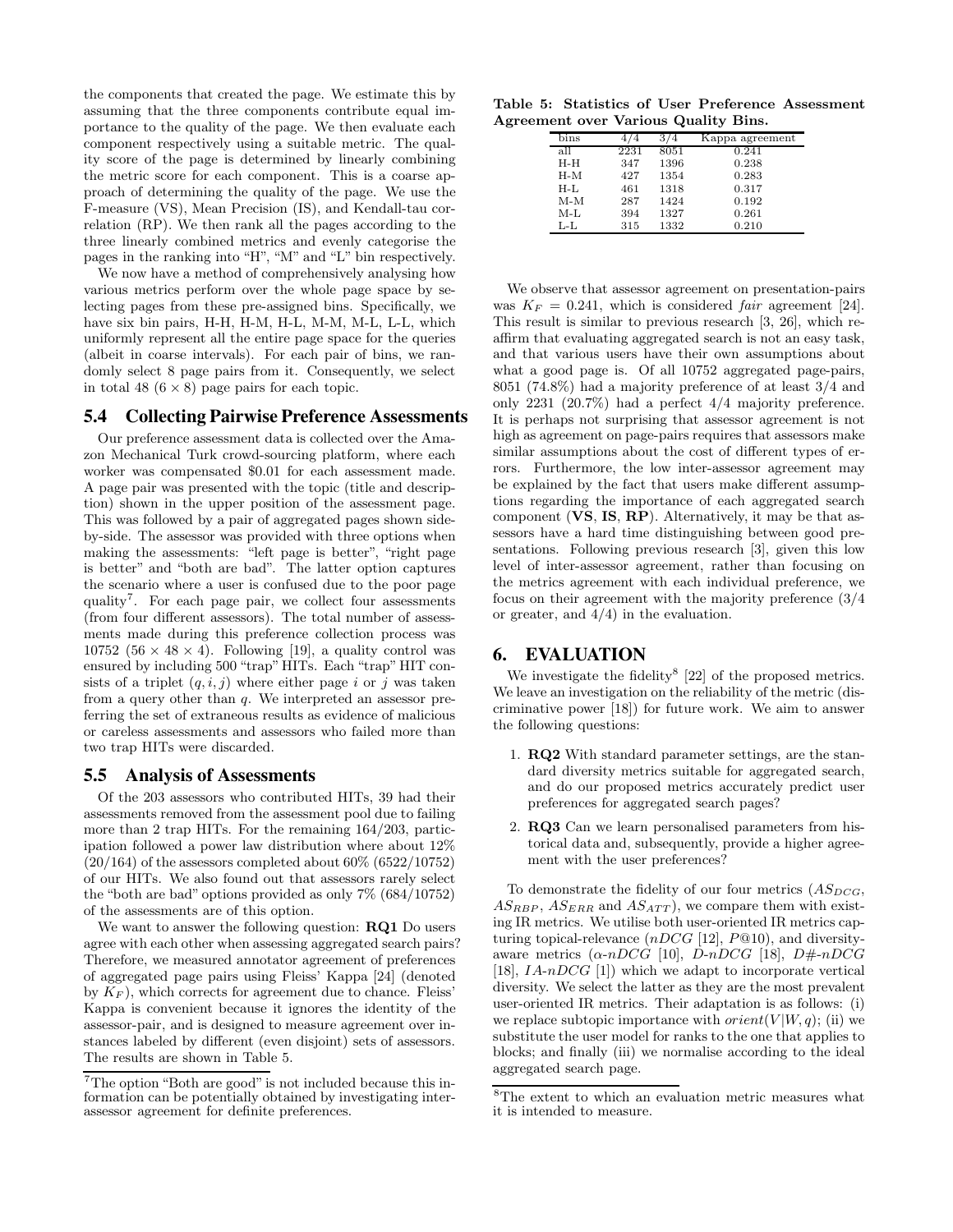To measure the performance of the metrics, we calculate the percentage of agreement (percentage of those pairs for which the metric agrees with the majority preference of users). The larger the percentage of agreement, the more accurately the metric can predict the user preference of any aggregated search page pairs, and the higher the metric fidelity. A two-tailed t-test (significant at the  $p < 0.01$  level, denoted by  $\blacktriangle$  or  $\nabla$ ) is used to show which metric correlates more significantly with the user preferences<sup>9</sup>.

### 6.1 Standard Parameter Settings

To answer RQ2, we carry out a set of experiments where we employ the prevalent standard parameter settings for the metrics used in IR experiments. We utilise the standard log discount function for all DCG related metrics  $(AS_{DCG},$  $nDCG$ ,  $\alpha$ -n $DCG$ ,  $D$ -n $DCG$  and  $D\#$ -n $DCG$ ). We set the α parameter in  $\alpha$ -nDCG to 0.5 and  $\gamma$  to 0.5 for D#-nDCG. For our proposed metrics, we set  $\alpha = 10$  (a linearly increasing vertical-orientation function) and  $\lambda_i = 0.0$  (no personalised vertical diversity preference) as the standard parameters. For the user persistence parameter in  $AS_{RBP}$ , we set  $\beta = 0.8$  as this value best correlates with the user browsing behavior from a real-world query-log data [16]. These standard settings instantiate a simple metric (e.g.  $AS_{DCG}$ ) similar to existing topical diversity-aware metrics that incorporate subtopic importance probability  $(D-nDCG)$ . The standard  $\zeta$  of  $AS_{ATT}$  is obtained by exploring the optimal setting in a development set that contained 500 preference page pairs that contain visually attractive results (results coming from Image and Video).

Our evaluation, the fidelity of the metrics, thus focuses on the agreement (of each metric) with the user preferences over the set of aggregated search results. As we have already categorised page pairs into various quality "bins" (H-H, H-M, H-L, M-M, M-L, L-L), we report the experimental results over different bin pairs, in order to understand each metric performance over the whole evaluation space. Our experiments have two parts: (i) when fixing the assumed user browsing model (e.g. DCG), we compare the performance of our proposed metrics with existing IR metrics; (ii) under the proposed framework, we compare user models to investigate which ones make more accurate prediction of the user preferences on aggregated page pairs.

### *6.1.1 Comparison of Metrics*

We present results for a majority preference of 3/4 or greater, or 4/4, in Table 6. The significance is calculated in comparison with one of the proposed metrics,  $AS_{DCG}$ . Our metrics have higher agreement with user preferences for the H-M, H-L and M-L bins compared to the less discriminative bins (H-H, M-M, or L-L). In addition, for page pairs with higher majority user agreement  $(4/4$  instead of  $3/4$ ), our metrics tend to make more accurate prediction of the user preferences. After closer examination, we observe that the metrics agreement with the majority user preference is higher on pairs where there is greater consensus between assessors. This is similar to reported in [3].

We also observe that overall the proposed aggregated search metrics  $(AS_{DCG})$  work better than existing IR metrics  $(nDCG)$  and  $P@10$ . They have a significantly better performance across almost the entire metric space. This is not surprising given that the proposed metrics incorporate aspects unique to aggregated search (vertical-orientation), which can affect user preferences. Indeed, when the page quality is expected to be high, traditional IR metrics that do not consider vertical-orientation perform worse than the proposed metrics. But it is worth noting that  $nDCG$  performs significantly better than other metrics on L-L page pairs. This might be because as the returned verticals are of low orientation, and for these types of page pairs, simply measuring topical relevance of items might correlate more with the user browsing behavior than considering the additional vertical orientation; when assessing two low-quality pages, the user is trying to find more topically relevant items, without regard to the orientation of the vertical.

For the diversity-aware metric,  $\alpha$ -nDCG performs significantly worse than the proposed metrics. This is because  $\alpha$  $nDCG$  implicitly penalises the within vertical redundancy of items. This evaluation strategy is not appropriate when presenting results from the same vertical in a block. A close examination shows that this degraded performance is due to the over-penalisation for items within each vertical. Although recent research [14] has suggested that  $\alpha$  may be tuned on a per query basis to either promote or discount extra items from the same sub-topic (vertical), we leave this for future work. In addition, instead of fully utilising the graded orient(V|W, q) information,  $\alpha$ -nDCG treats relevant verticals in a binary sense, another reason that may cause the degraded performance.

The other existing diversity-aware metric  $D\neg DCG$  performs comparably well. This is not surprising as when employed with standard parameter setting,  $D-nDCG$  is most similar to the proposed aggregated search metrics  $(AS_{DCG})$ . The major difference is that  $AS_{DCG}$  captures the effort of examining result snippets of different types.  $D\# -nDCG$ performs significantly worse than  $D\neg DCG$  over the entire simulated page space used for evaluation in the context of aggregated search. This proves that simply promoting vertical diversity without considering vertical-orientation can degrade the evaluation performance. In addition, as we will see later, because of the various users vertical diversity preference, personalised vertical diversity can be a better strategy for the evaluation of aggregated search. Finally,  $IA-nDCG$ also performs considerably worse than  $AS_{DCG}$ . A close examination suggests that this is due to the over-rewarding of the vertical results in a page.

When we assume a uniform effort distribution of the resulting snippets, which can be of various types, the metric performances decrease from 67.3% to 65.6%. However, this decrease is not statistically significant. This might be due to the small number of topics promoting image or video vertical results. Estimation of the efforts associated with reading snippet of various types on a large-scale dataset is needed.

### *6.1.2 Comparison of User Models*

For the proposed metrics with various user models  $(AS_{DCG},$  $AS_{RBP}$ ,  $AS_{ERR}$  and  $AS_{ATT}$ , their agreements with the users majority preference (3/4 or greater) are shown in Table  $7^{10}$ . We observe that the metric agreements are com-

<sup>9</sup>We also used the sign test [3]. For all page pairs with majority of preference, our proposed metrics performed significantly better than random. Since we are interested in comparing metrics, we do not report the sign test outcomes.

 $10$ The results of metric agreement with  $4/4$  users majority preference is similar and is, therefore, not included due to space limitations.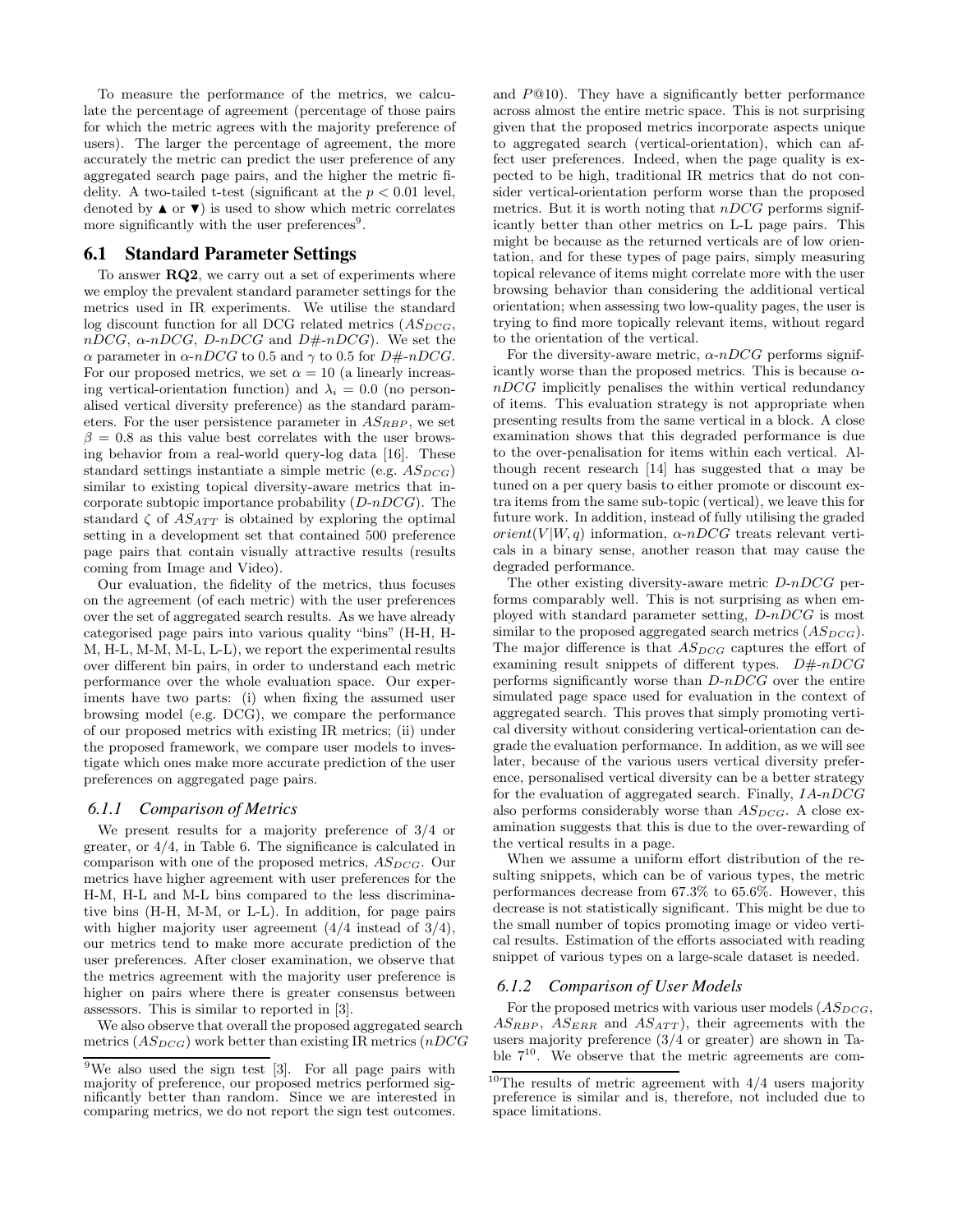Table 6: Metric Agreements with Various User's Majority Preference: Proposed Metric vs. Baseline Metrics.

| majority preference | bins  | $AS_{DCG}$ | $D-nDCG$                   | $D#$ - $nDCG$              | $IA-nDCG$                  | $\alpha$ -nDCG             | nDCG                       | P@10                          |
|---------------------|-------|------------|----------------------------|----------------------------|----------------------------|----------------------------|----------------------------|-------------------------------|
|                     | all   | 67.3%      | 65.9%                      | 62.9% $\blacktriangledown$ | 64.3%                      | 62.4% $\nabla$             | $60.1\%$                   | $53.9\%$ $\blacktriangledown$ |
|                     | $H-H$ | 61.4%      | 60.4%                      | $57.2\%$                   | $57.0\%$                   | $54.0\%$                   | $53.3\%$                   | $49.5\%$                      |
|                     | $H-M$ | 74.3%      | $72.3\%$                   | 68.8%                      | 71.1%                      | 60.5% $\nabla$             | 63.1% $\nabla$             | 61.2% $\nabla$                |
| $3/4$ or greater    | H-L   | 78.0%      | 78.4%                      | 76.3%                      | 75.8%                      | $73.3\%$                   | 67.9% $\nabla$             | $58.3\%$                      |
|                     | $M-M$ | 64.7%      | 62.7% $\blacktriangledown$ | 64.2%                      | 64.8%                      | 64.9% $\blacktriangledown$ | 61.1% $\nabla$             | $51.2\%$                      |
|                     | $M-L$ | 72.4%      | 68.1%                      | 67.1% $\blacktriangledown$ | 65.8% $\blacktriangledown$ | $70.2\%$                   | 67.3% $\nabla$             | $55.1\%$                      |
|                     | L-L   | 51.3%      | 52.6%                      | 53.2%                      | 53.1\%                     | 51.7%                      | $54.7\%$ $\triangle$       | $47.3\%$                      |
|                     | all   | 71.1%      | 69.4%                      | $64.8\%$                   | 67.7%                      | 63.1% $\nabla$             | $60.9\%$                   | $54.1\%$                      |
|                     | $H-H$ | 68.2%      | 65.4%                      | $56.3\%$                   | 62.1% $\blacktriangledown$ | 53.1% $\triangledown$      | $52.4\%$                   | $52.3\%$                      |
|                     | $H-M$ | 76.3%      | 76.0%                      | $70.1\%$                   | 78.2%                      | 62.0% $\blacktriangledown$ | 64.8% $\nabla$             | $58.1\%$                      |
| 4/4                 | H-L   | 77.6%      | 78.9%                      | 76.9%                      | 78.3%                      | 74.1%                      | 65.9% $\blacktriangledown$ | 56.7% $\Psi$                  |
|                     | $M-M$ | 67.3%      | 65.1%                      | 65.1%                      | 63.7%                      | 63.4%                      | 62.5%                      | 49.4% $\nabla$                |
|                     | $M-L$ | 75.2%      | 72.4%                      | 66.5% $\Psi$               | 68.4% $\nabla$             | 72.0%                      | 68.3% $\nabla$             | $57.2\%$                      |
|                     | L-L   | 61.1%      | $57.8\%$                   | $51.3\%$                   | $54.5\%$                   | $51.9\%$                   | $52.6\%$                   | $52.3\%$                      |

paratively similar; although, overall, the metrics based on position-based user models  $(AS_{DCG}$  and  $AS_{RBP}$ ) perform consistently better than the adapted cascade model metric  $AS_{ERR}$  or the attention-based model  $AS_{ATT}$ .

We further see that comparatively  $AS_{ERR}$  performs better on H-M and H-L bins and worse on others. The degraded performance might be due to the fact that only binary topical-relevance assessments (of items) are available and the metric largely rewards the top relevant results. This also partly explains why  $AS_{ERR}$  performs particularly well between high quality pages (highly oriented and relevant results are presented at the top of the page) and low quality pages. It is most likely that instead of considering the entire page, most assessors looked only at the early results of the page when assessing.

However, surprisingly, by incorporating attention bias (of visually attractive vertical results) into the position-based model, the performance of the metric  $AS_{ATT}$  degrades, compared with  $AS_{DCG}$ . This might be due to the inaccurate estimation of the attention bias  $\zeta$  from our small-scale experiments. After closer examination, it may be that assessors have a considerable preference bias on pages that contain visually attractive results (image, video) [3]. Therefore, the preference assessment between pages containing image and video verticals may be noisier, which could result in a natural bias for those types. Further experiments are needed to explain and understand this bias and its effect.

In comparing  $AS_{DCG}$  and  $AS_{RBP}$ , although it is observed that  $AS_{RBP}$  performs slightly better for page pairs consisting of pages with high quality agreements, the result is not significant. As the only difference between  $AS_{DCG}$  and  $AS_{RBP}$  is the position-based discounting factor (the user browsing model), the slight improvement is caused by the different user model. This user browsing modelling factor is examined in more detail later.

### *6.1.3 Summary*

Although the results of our proposed metrics are promising when compared with existing IR metrics, the results should be treated with caution as the agreement is not substantial (the best performance is 67.7% from our proposed metric  $AS_{RBP}$ ). After a close examination of the user preferences, compared with the metric prediction, the reasons for this include: (i) the vertical-orientation annotations [26] may not fully agree with the real user preference of verticals (they are noisy estimations); and (ii) although three

Table 7: Proposed Metric Agreements with 3/4 User Majority Preferences: Comparison of User Examination Models.

| bins/metrics | $AS_{DCG}$ | $AS_{BBP}$ | $AS_{ERR}$           | $AS_{ATT}$ |
|--------------|------------|------------|----------------------|------------|
| all          | 67.3%      | 67.7%      | $63.8\%$             | 66.9%      |
| H-H          | 61.4%      | 62.1%      | $53.1\%$             | 60.5%      |
| H-M          | 74.3%      | 75.4%      | $78.2\%$ $\triangle$ | $72.1\%$   |
| $H-I.$       | 78.0%      | 80.3%      | 79.1%                | $77.4\%$   |
| $M-M$        | 64.7%      | 65.2%      | 56.7% $\Psi$         | 66.3%      |
| $M-I$        | 72.4%      | 71.9%      | 64.9% $\nabla$       | 70.0%      |
| $L-L$        | 51.3%      | $48.8\%$   | 54.1%                | 54.5%      |

key components of aggregated search are captured, we have only used simple default values for some of the parameters. This motivates further experiments that aim to learn personalisation parameters from historical data.

# 6.2 Learning for Metrics

We can improve the performance of our metrics by learning suitable parameter settings using training data, thus addressing the research question **RQ3**. We only use  $AS_{RBP}$  as an example. We recall that  $AS_{RBP}$  has three parameters:  $\alpha$ that controls the degree to which vertical orientation is rewarded;  $\beta$  that controls the user browsing behavior in terms of user persistence; and  $\lambda_i$  that controls the degree to which a user prefers a diverse aggregated page.

Training is done in two stages. First, we learn suitable values for  $\alpha$  and  $\beta$  independently of  $\lambda_i$ . We categorised the user preference data into five sets and use five-fold cross validation for training and testing. We set  $\lambda_i = 0.0$  (users do not prefer vertical-based diverse results unless the vertical provides better results) and iterate through different settings of values:  $\alpha$  (from 1 to 100) and  $\beta$  (from 0.5 to 1.0). The optimal combination is obtained with  $\alpha = 7.0$  and  $\beta = 0.85$ indicating that users generally favour results that contain highly-oriented verticals, and that users do not have a persistent browsing behaviour (they care more about the results returned in a high position in the page). The corresponding results are shown in Table 8. The performance of the metric is improved over the standard parameter settings from 67.7% to 72.6%. This improvement is due to the better estimation of two parameters  $\alpha$  and  $\beta$  concerned with two main aspects of aggregated search, vertical selection and result presentation. By learning from historical data,  $AS_{RBP}$  (and other metrics) can better capture these two aspects. Second, we fix the optimal settings for  $\alpha$  and  $\beta$  and learn personalised